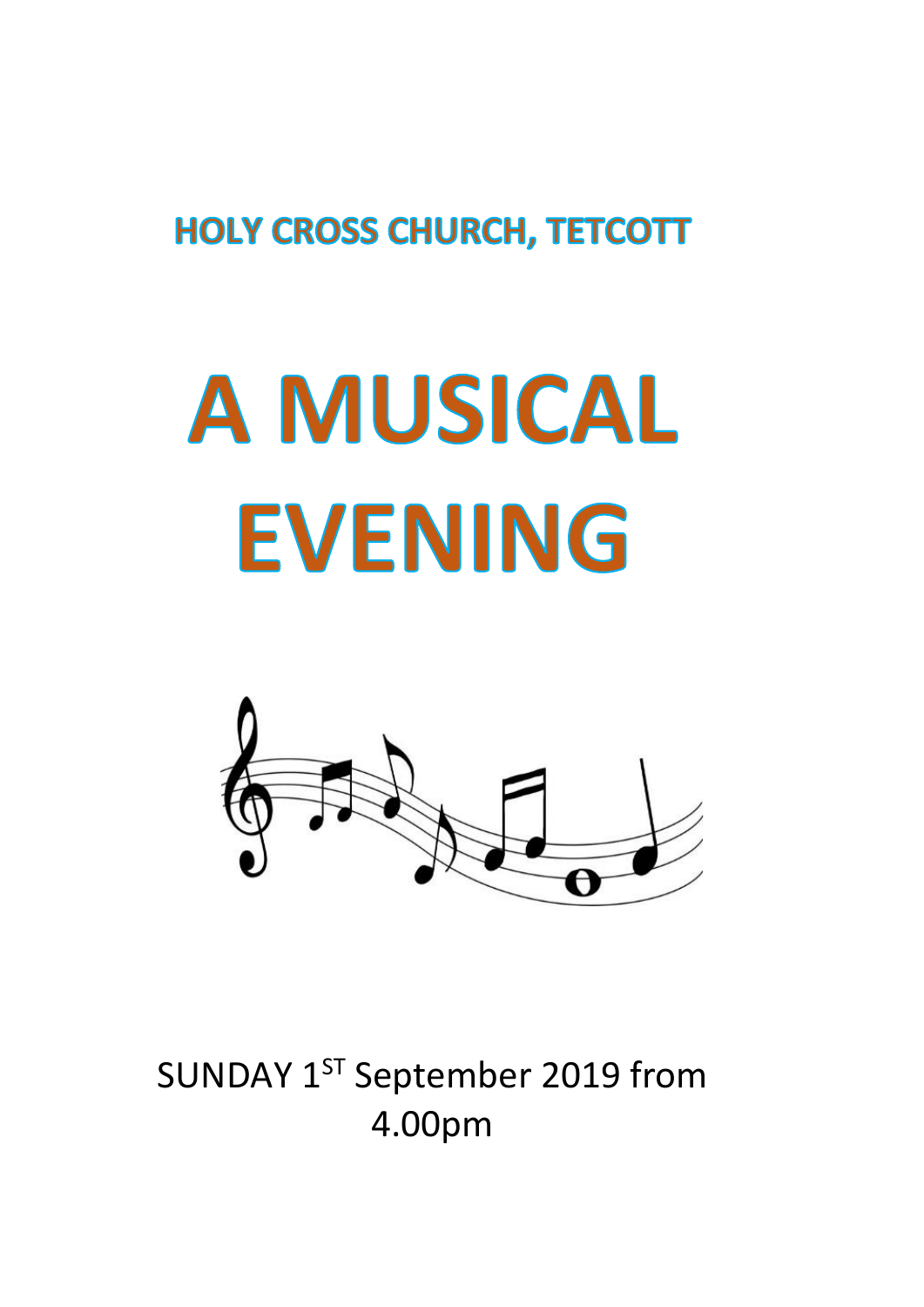The Tetcott church organ was installed in 1872 and is an impressive one manual organ with a reed and a robust Pedal 16' open wood (Double Diapason) as well as a Bourdon. It was presented by the then Rector, The Revd Temple Walter West, at his own expense as was the building of the organ chamber, built by the firm of Geake of Launceston.

In recent years the fabric of the church has failed and water had entered the organ chamber causing damage and a report from Michael Farley a member of the Institute of British Organ Builders recommended the organ required a thorough restoration throughout which would involve removal of the entire instrument to their workshop except the large Open Wood pipes which would be restored on site. A successful restoration would mean the organ had been saved for future generations but if not possible, further deterioration would take place and there would be a much larger and more expensive project on our hands.

Like many country churches it is a constant struggle to keep the church and its fabric in good repair and the PCC had a large task on its hands to raise funds for the necessary repairs. The PCC were very fortunate to receive a legacy from the estate of the Rev. Harold Tucker who was brought up in Tetcott and held the church very dear to his heart. This together with the exiting organ repair fund helped start off the PCC's fundraising project to save the organ. Money was raised through fundraising events and many letters were written to Trusts and Organisations. We are extremely grateful to all the organisations, trusts and individuals who made generous donations and everyone who has helped with fund raising without whose support this would not have been possible.

Last year we held a concert to celebrate the restoration of our church organ and to say thank you to everyone who had contributed to the success of the project. We hope to continue by holding regular musical events and this year have brought together a group of local accomplished musicians and performers and we very much hope you will enjoy their recitals.

**Refreshments will be served and donations towards teas will be gratefully received**.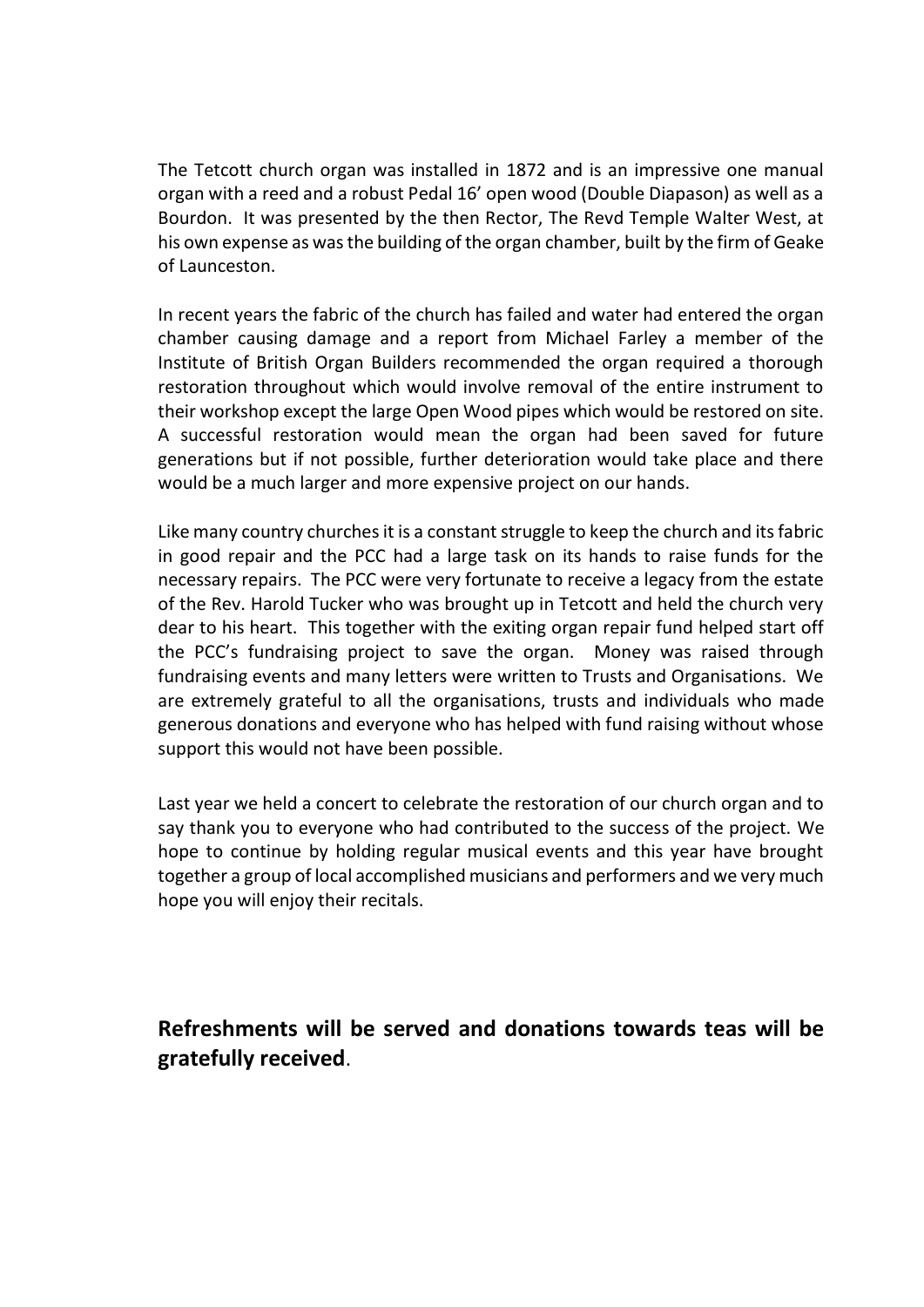**Introduction and Master of Ceremonies** Trevor May

**Lynne Sullivan** Organ **Richard Prior** Classical Guitar

 $6.3.5$ 

**Ly[nne Sulliva](http://bassgeisha.deviantart.com/art/Music-Notes-Stock-210401347)n** Piano **Richard Sullivan** Cello **B[ob Ch](https://creativecommons.org/licenses/by/3.0/)urch** Violin



**David Robinson** Organ



**Natalie Merritt** Soloist **Ric[hard](https://creativecommons.org/licenses/by/3.0/) Prior** Guitar



**Richard and Lynne Sullivan David Robinson** Organ

 $\oint$ 

**Ric[hard Prio](http://bassgeisha.deviantart.com/art/Music-Notes-Stock-210401347)r** Guitar **Thomas and Natalie Merritt** Duet